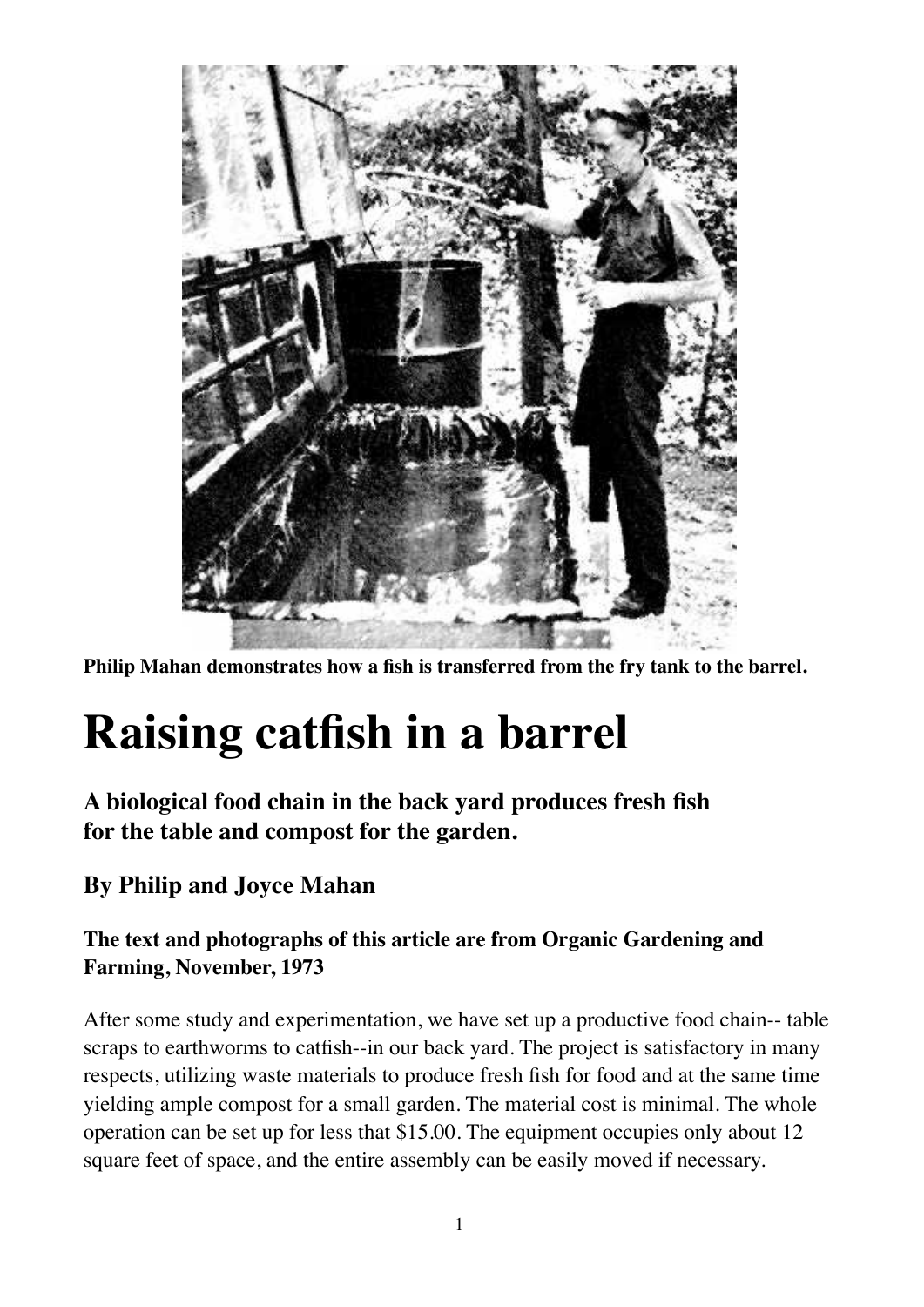The materials can be very simple: Two 55-gallon steel drums, three panes of glass 24 inches square, and a medium-sized aquarium air pump. One of the drums will serve as a tank for the fish, oxygen being supplied by the air pump; and the second drum should be cut in half to provide two bins for the worms. The panes of glass are used as covers for the worm bins and fish tank, and for ease and safety in handling can be framed with scrap lumber.

We chose catfish because they are readily available in our part of Alabama, and reach eating size in a summer. Various small members of the sunfish family, such as bluegill or bream, would also be suitable.

While we readily admit that our plan has no commercial possibilities, we know that we can produce, for our own table, tasty fresh fish that is uncontaminated and costs practically nothing, both considerations being highly relevant at this time.

Fish are usually efficient food producers; a one-pound fish yields approximately 10 ounces of food. Further efficiency is indicated by the fact that fish fed on commercial fish ration convert about 85 percent of their food to meat. While we are not prepared to compute the technical data about food conversion in fish on an earthworm diet, we can readily state that the fish relish earthworms, and do grow well on this food.

Spraying the water back into the tank aerates the water and at the same tie releases the ammonia produced by excretory matter in the water. Because the oxygen requirements of fish are quite high, the faster the circulation of the water, the faster the growth of the fish.

We decided to keep our equipment as simple and inexpensive as possible at the beginning, but to use the maximum stocking density advised, keeping 40 fish in a 55 gallon drum. Although inexpensive circulation pumps are available, we chose to use a METAFRAME HUSH II aquarium bubbler for oxygenation and a garden hose to siphon off water from the bottom of the barrel.

We take off 15 gallons of water per day, but as we run the waste water onto the worm beds and adjacent garden, the cost is negligible. Although we have creek water close at hand, we were advised to use city water to avoid the introduction of undesirable algae and fungi that might be harmful to the fish. Because city water is usually quite highly chlorinated, it is necessary to draw the water in 5-gallon buckets and let it stand for a day in the sun before emptying it into the drum to replace the water siphoned off. We have seen no evidence of oxygen starvation in the fish with this method of water circulation.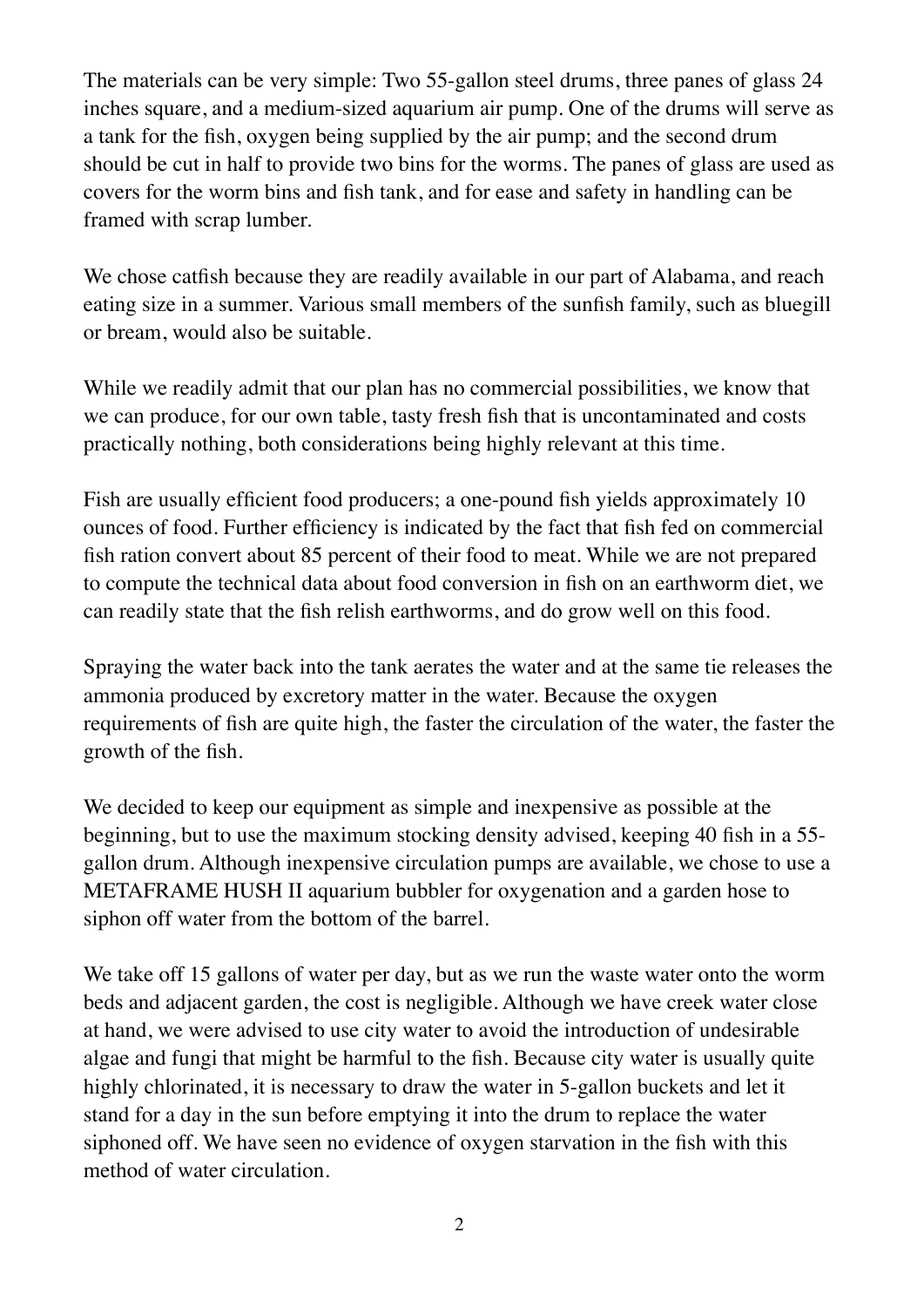The most important variable we have found is water temperature. Catfish will feed at temperatures as low as 40 or 45 degrees, but their greatest growth is achieved at 84 degrees. We noticed a decided increase in feeding activity when we painted the barrel black and moved it into full sun. Leaving the buckets of water in the sun not only speeds chlorine dissipation, but warms the water as well. In areas where city water temperatures are close to the growth optimum, the chlorine can be removed by setting the hose nozzle at fine spray, and the barrel can then be filled directly from the water supply. Although summer growth is greatest, the project continues throughout the year. By judicious use of sun when possible, plus auxiliary heat when necessary, winter growth can be kept at a fairly high level.

When water temperatures are right, the fish will feed so enthusiastically that they may leap completely out of the barrel. For this reason the top of the barrel should be covered completely with a pane of glass which will also help in keeping the water warm. Because fish feed most eagerly in late evening and early morning, we feed them at these times of the day. As with earthworms, care must be taken not to overfeed. In warm water and bright sunlight, any uneaten worms will die and decompose rapidly, giving off gases which are poisonous to the fish.

Transferring any grown animal to a confining environment produces the equivalent of cultural shock, and is followed by a period when feeding is light and growth is slow. At this time special care must be taken not to overfeed. Unless fish can be found that have been hatched and grown in a tank, small fish should be selected to stock the barrel, as their adaptation time is proportionally shorter that that of larger fish. To eliminate as much transplanting shock as possible, we use a large wooden box, lined with two layers of polyethylene sheeting and covered with an old door, to stock with fry. By the time the fry reach fingerling size, they can be transferred to the barrel as replacements are needed, and very little shock is evident. An insect lamp over an opening in the cover of the fry tank permits the small fish to eat at night while ridding the garden of night-flying pests.

Earthworms, as any angler knows, are food for fish in their natural habitat; and most fish in captivity prefer live food to the dehydrated type. Kitchen scraps make excellent food for earthworms, and even the most careful organizer will have enough refuse to feed, quite handsomely, 5,000 to 10,000 worms.

We found that growing earthworms at home is not difficult. The basic materials are easily arranged, and the earthworms' demands are simple. All they require are a protective container, reasonable temperature control, adequate moisture, not too much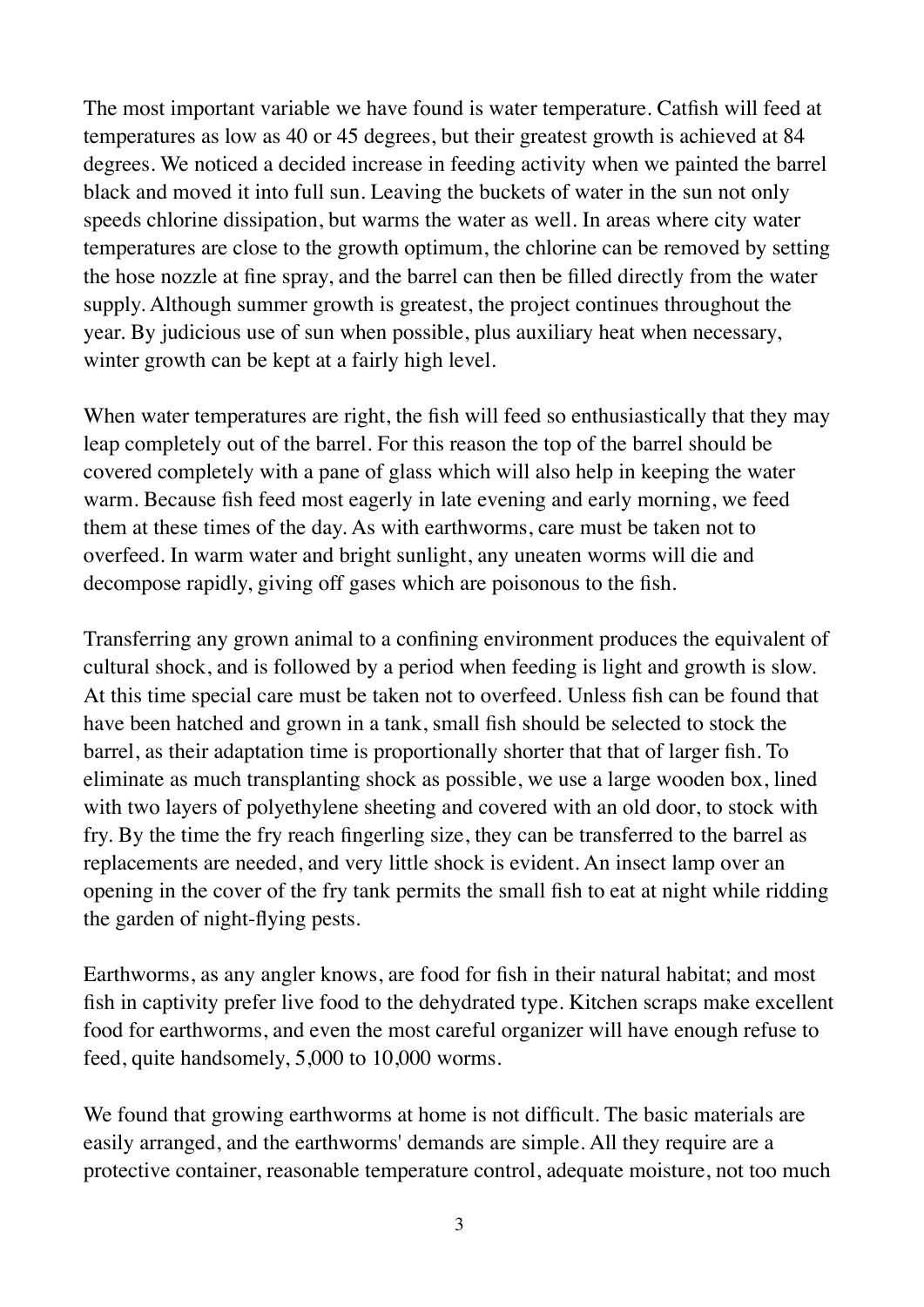food, and a light loose bedding which is never allowed to become acid.



**The 55-gallon drum to the right is for raising fingerlings to eating size. The lid of the fry tank (left) houses an insect lamp which provides food for the young fish.**

The steel half drums are ideal worm bins as they are effective protection against the earthworms' predators in addition to being quite inexpensive. They have the added advantage of being movable so that as cold weather approaches, the worms can be carried to an enclosed porch or basement to continue composting activity and fish food production throughout the winter.

Each half-drum will house between 4,000 and 6,000 worms. The two half-drums are utilized most effectively if they are alternated so that the worm population is allowed to build up in one, while the second supplies the fish food. The eggs that remain after the worms are removed will serve to start a new supply when the first drum is converted to feeding.

Worms will start breeding when they are about 90 days old. Each worm, possessing reproductive organs of both sexes, will produce an egg capsule per week, containing from three to 25 eggs apiece. The most economical way to establish worm bins for a home food-chain and composting operation is to begin with capsules. Although a little more time is required initially, there will ultimately be more worms available to work with. Under the protected conditions of a worm bin, the survival rate of young worms is very high.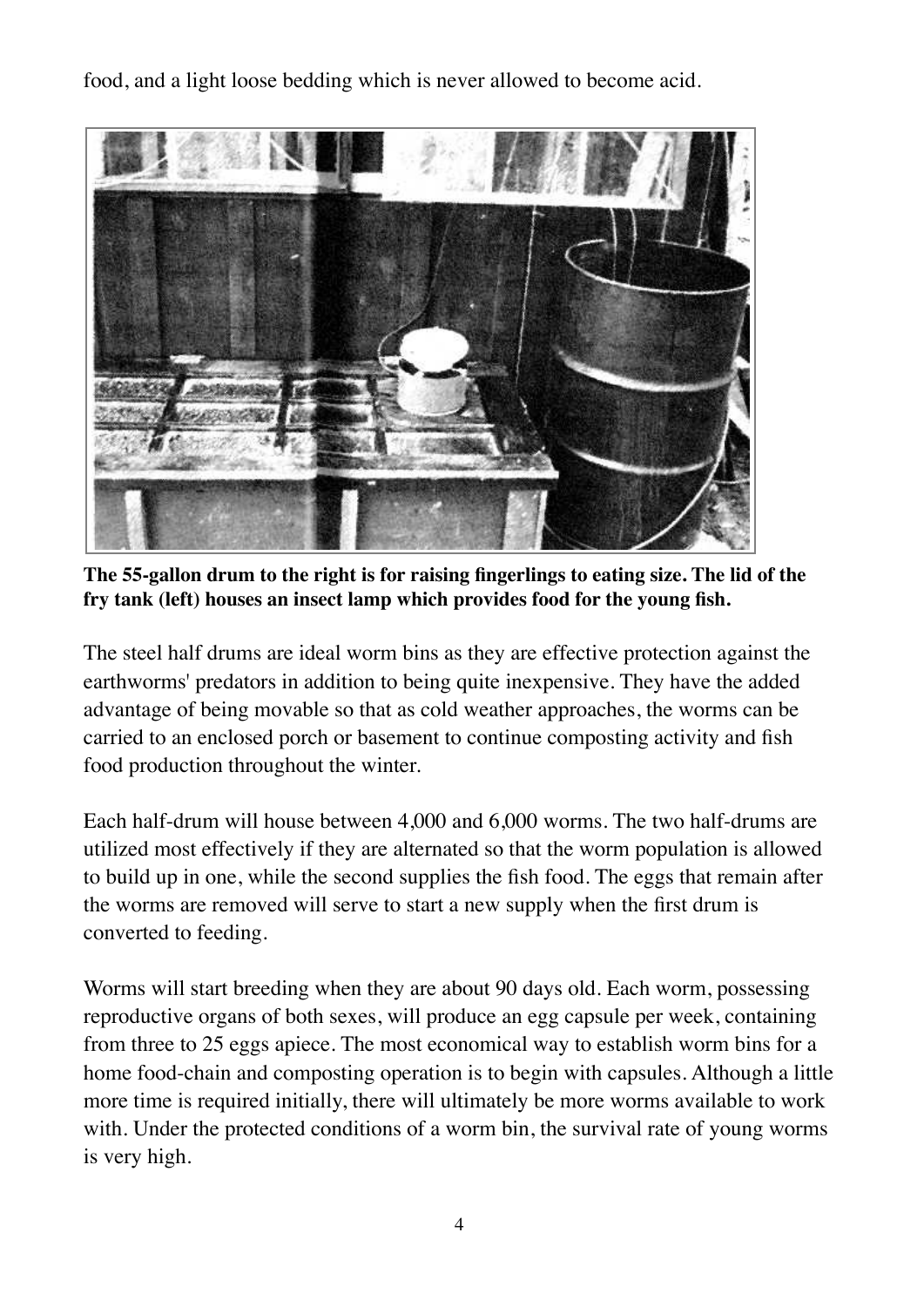The type of worm selected is not important. There are two compost-bait types raised commercially -- usually known as "brown-nosed worms" and "red wrigglers." Either type may be purchased from most dealers.

The bedding for the worm bins may be any organic material that is water-absorbent and does not pack so as to exclude oxygen and impede the worms' movement. Leaves and old straw are good, as is aged sawdust soaked in several waters for a week or so. Ground peat moss, being odorless, is ideal if the worms are to be kept inside. Soil should never be used as it contains no nutriment and is likely to pack.

It is safe to assume that earthworms can eat any kitchen scraps except citrus rings, vinegar dressings, and bones. Though they eat almost anything given them, their intake of food, and likewise the production of compost, can be increased by frequently feeding foods that are especially tasty to them. The prime consideration is to avoid overfeeding. Although worms thrive on decaying food, they should never be given more than they can consume in 24 hours.

The dangers of acidity cannot be overemphasized. It is the only real hazard in worm raising. Acid bedding frequently destroys an entire worm farm in a few weeks. To maintain accurate control over the acidity, one should use a soil test kit or a pH test strip of the type used by industrial and medical laboratories. Tests should be made at least once a week, and the pH factor (degree of acidity) should remain between 5.5 and 6.5 on the scale. A reading of 5.0 or below means danger, and immediate steps must be taken to neutralize the bedding with an application of pure ground agricultural limestone. *It is important to read the label carefully to verify that the limestone does not contain any added phosphates which also bring disaster to a worm bed.*

The drums should be located in an area protected from temperature extremes. Optimum temperatures for feeding and growth are between 60 and 70 degrees, but worms will thrive in most summer climates if the beds are well shaded and the bedding is kept loose. During the summer months, the bedding must be sprinkled daily, but it should never grow soggy. The glass tops on the half drums serve to conserve moisture, but they will not prevent crawling. Worms have a tendency to roam at night during damp or rainy weather unless preventive measures are taken. A small light over the bed is an effective deterrent to their wanderings, while an equally effective measure is to cut a remnant of carpet to fit the drum exactly and lay this on top of the bedding.

The table scrap-earthworm-catfish food chain, even from its inception, was never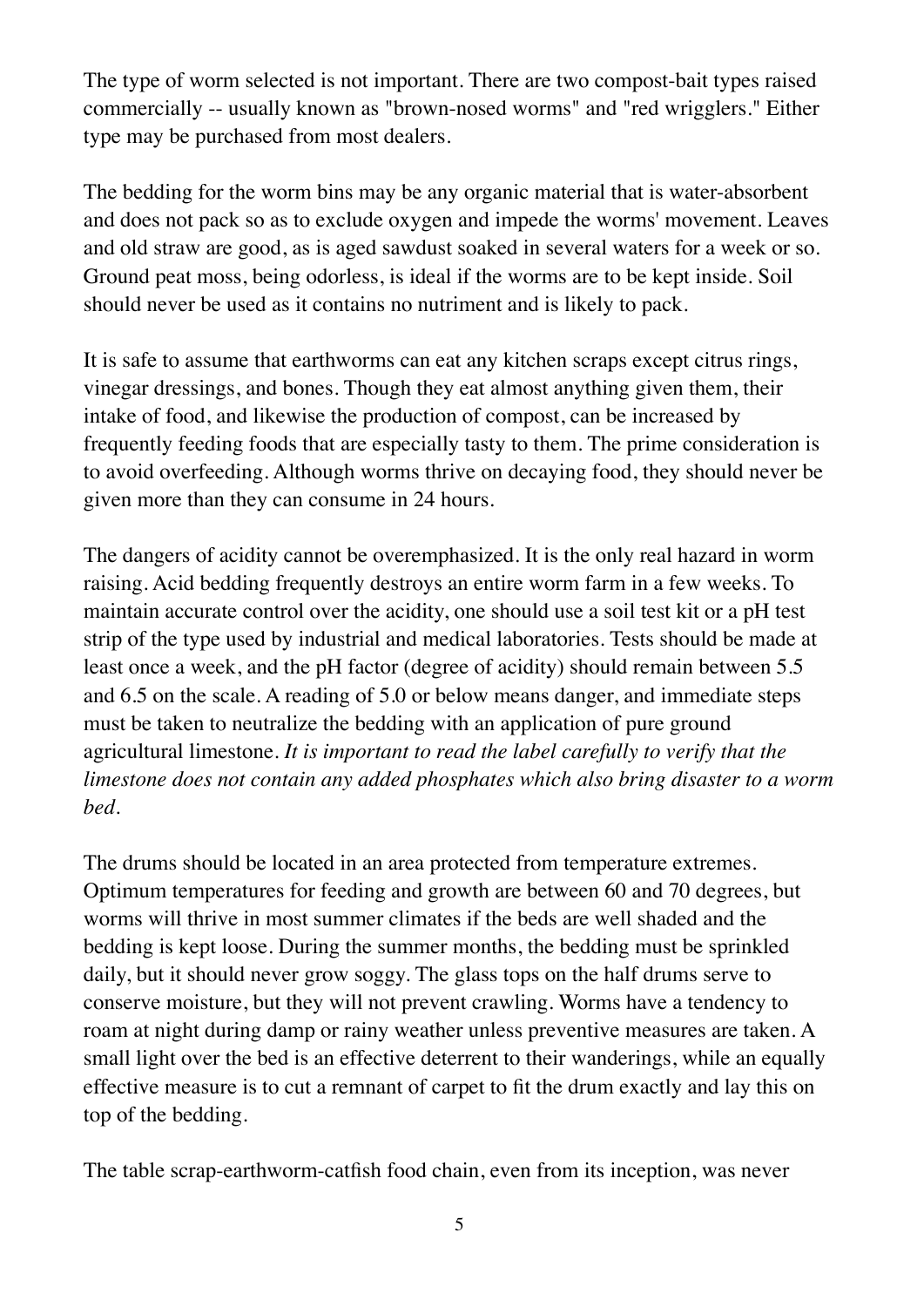intended to evolve into a money-making project. It was simply an effort toward a better way of life through cooperation with the forces of nature; and in this respect, our project has been a complete success in more than one way.

First of all, we have a regular supply of fresh fish at minimal cost. A seven-ounce catfish fingerling grows to 25 ounces in a summer, thus producing a pound of food in four months. In the second place, we have netted ample compost for our vegetable garden, thereby further insuring a low-cost and nutritive food supply. In addition, and perhaps this is the greatest benefit of all, we have the satisfaction of working with growing things and the gratification of knowing that we have not wasted the earth's resources. We have made an elementary biologic principle work in our own back yard.

## **If you're thinking of raising catfish**

*Editorial note:* Because we believe many of our readers will want to raise catfish on their homesteads, we referred this article to Dr. William O. McLarney, of the New Alchemy Institute, Woods Hole, Massachusetts, for review. The questions he raised were then referred to authors Philip and Joyce Mahan, whose replies appear below.

The fish were channel catfish.

Our fish were not fed exclusively on earthworms in that we started them on commercial catfish food. Because it is very difficult to teach pond-grown fish to eat in confinement, we offered them exactly the same food they had been eating in the pond. We continued these rations for about four weeks before their response was sufficiently enthusiastic to risk changing food. Then the earthworms were introduced gradually - a few at a time -- until the fish accepted them. Some of the fish recognized the worms as food immediately, and within a week the water literally boiled when the worms were thrown in. We wondered, then, if they might not have started eating more readily if we had used the worms initially.

*Weight of fish:* We don't have any figures at all on the weight of the fish we started with, and we didn't weigh any before we ate them. As we stated in the article, we began with 40 fish -- fingerling size. Although we arrived at this number on the basis of Auburn's ratio of water as estimated by the fish farmer from whom we got the fingerlings. He didn't weigh the fish and we don't remember what that estimated weight was. We didn't know this thing was going to work.

*Earthworms:* Again we have no figures on pounds of worms used. For reasons of